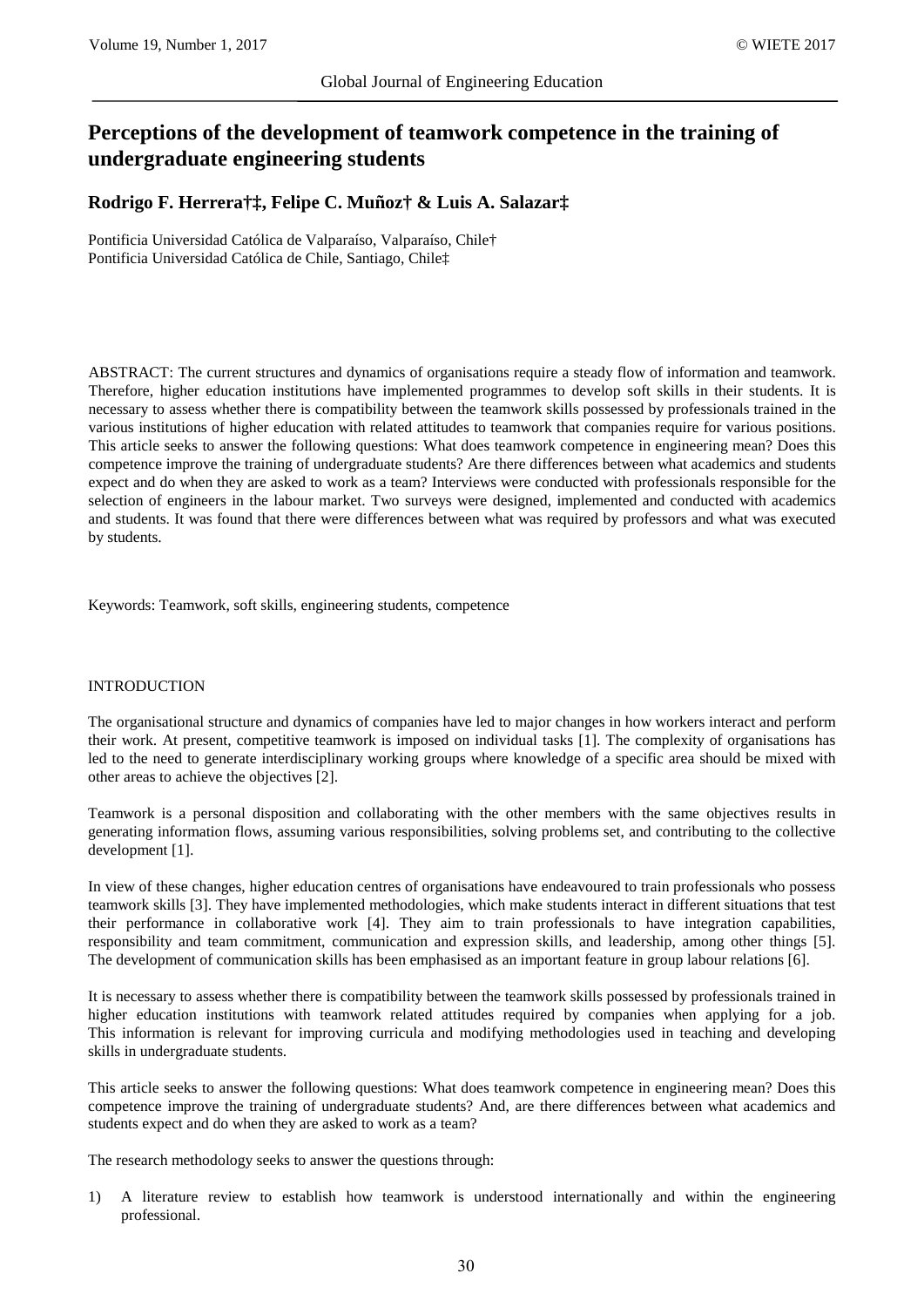- 2) Collection of information from professionals responsible for the selection of engineers.
- 3) Creation of a survey to assess how teamwork skills are formed at the undergraduate level.
- 4) Application of surveys to higher education students and professors.
- 5) Data analysis and discussion of results: frequency analysis and Mann-Whitney U testing.

# LITERATURE REVIEW

Among the psychosocial aspects that strengthen labour competence, the following can be highlighted: integration capacity, interpersonal communication, empathy and ability to understand the culture of knowledge, responsibility and commitment, decision making and time management, recognition of roles, leadership recognition, and respect for the team [5].

In the Tuning Project a list of generic skills that a student must acquire during their undergraduate training has been proposed, divided into generic and specific, including teamwork as an important generic skill. With teamwork, it is intended that students internalise basic attitudes, such as commitment, transparency, consistency and respect. On the other hand, students should reinforce their planning and organisational skills, as well as those related to conflict resolution, argumentation, consensus and decision making skills, for example [7].

In the case of engineers, among the professional skills required by employers, the ability to communicate, teamwork, continuous learning, leadership and innovation were highlighted. Not all of these skills are fully satisfied, so that future engineers are in a deficit situation in the job market [3].

Among the results expected by an engineering student who has completed her or his undergraduate training process, is the ability to work in multidisciplinary teams [8]. Similarly, other studies highlight employers of engineering professionals require both technical skills and soft skills, such as conflict resolution, communication, teamwork and leadership [2][9][10].

Student teamwork may have advantages over individual work, mainly for overcoming some training deficiencies; for example, finding it difficult to argue or to speak in public. The advantages of teamwork range from overcoming difficulties related to the acquisition of conceptual and practical knowledge, to improving their attitude towards learning [4].

Profiles of engineering graduates in Chile are oriented towards the training of integral professionals, with both technical and interpersonal skills and global development. In this sense, an important aspect is the development of teamwork, framed in the ability of social interaction between like-minded professionals and other areas. The goal is to train students in effective communication skills, to teach them different ways of dealing with problems, and to manage projects, people, resources and time efficiently.

The development of these skills becomes a factor to consider when making assessment process engineering programmes that meet the criteria and standards certified by the National Accreditation Commission, the entity that regulates the accreditation of university programmes in Chile [11]. Study plans of engineering programmes in Chile include exercises in which students are subjected to teamwork situations at different stages of training; thereby, simulating the conditions, which will be faced in the work world [12].

# INTERVIEWING PROFESSIONALS WHO SELECT ENGINEERS

Interviews were conducted with 14 professionals responsible for the selection of engineers in the job market. They were asked the following: when evaluating an applicant, do you consider it important to be able to work in a team? What do you mean and how do you define the competence of teamwork? And how do you evaluate whether an applicant can work as part of a team?

All persons interviewed said that it is important to have workers in the company, in different positions, that can work in teams. It was argued that projects today require a multidisciplinary team in which different professionals share their knowledge and know how to coordinate with other team members. Distributed in this way, the workload can be effective in completing tasks.

Additionally, they added that the skills involving teamwork can generate relationships of trust with clients, while helping the growth of the company. Furthermore, the interviewees emphasised the skills required for teamwork, such as empathy, coordination, collaboration, communication, practical thinking and not being confrontational.

When asked to define teamwork, the respondents answered that it was the ability to work with others for a common goal, complementing each other's different knowledge, because the result is the addition of several specialties and crafts. Others focused on soft skills to make effective teamwork, such as empathy, effective communication, active listening, ability to contribute, collaborate and consolidate different opinions and ideas. They also highlighted the importance of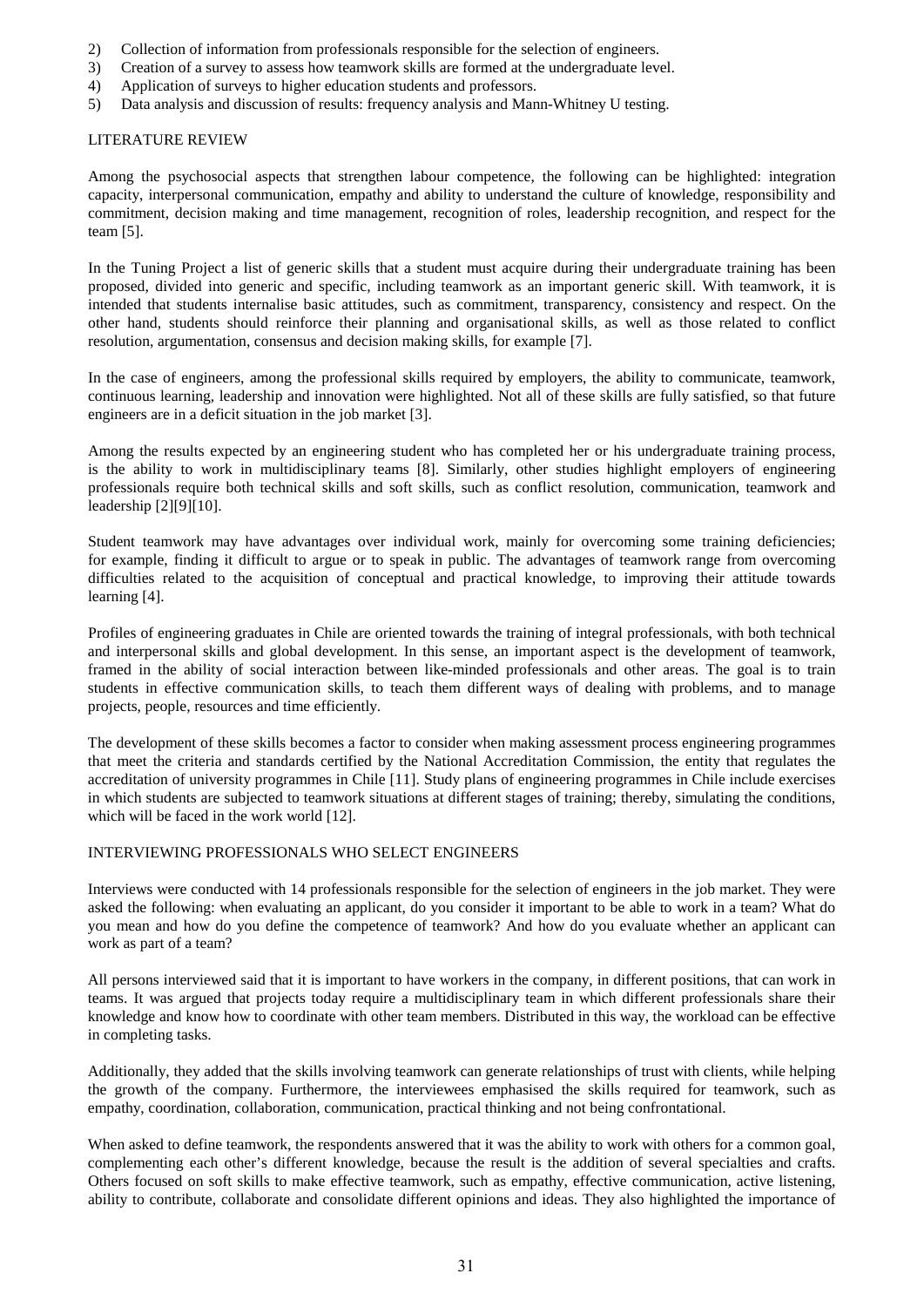the quality of relationships within the team, because if the team does not have an appropriate relationship, it might not perform as expected, leading to decreased productivity.

The interviewees reported several ways of assessing whether an applicant had the skills to work in a team through different selection processes. Standing out among them were: the job interview, psychological tests and work references. In relation to the job interview, 80% of those interviewed assessed teamwork ability through interviews, which were carried out by the contracting manager or a psychologist. As for psychological tests, a few companies declared their ability to use them, despite stating that in this way, it certainly shows whether people feel more comfortable working in a team or alone and whether they are compatible with the profile being sought for the company.

## **SURVEY**

With the information presented in the previous sections, specifically in the literature review and interviews with professionals responsible for selecting candidates for various positions engineers, two surveys were designed. The first was aimed at third year students or higher and the second was aimed at teachers of engineering courses.

To assess the competence of teamwork, perceptions were measured separately using a 5-point Likert scale (from strongly disagree 1, disagree 2, neither agree nor disagree 3, agree 4, to strongly agree 5). The following criteria were measured: coordination, fulfilment of tasks and times, conflict resolution, effective communication, leadership and collaboration. In the case of students, they were asked about the level of implementation in practice of each of the criteria, while academics were asked about what they expected students to perform. Students and academics were also consulted about the importance they deliver to the ability of teamwork.

In addition, the students were asked about the percentage of courses in which they had to team up with classmates from the same programme and from different programmes. Meanwhile, academics were consulted on the percentage of courses in which they have requested students to work in teams.

# SURVEY RESULTS AND DISCUSSION

The survey was applied to 221 academics and 220 students enrolled in engineering degrees in Chile. The survey was anonymous and a Google drive form was used for data collection. An analysis of reliability of the instrument was performed by calculating Cronbach's alpha, which academics scored a value of 0.751 and for students was 0.870. Both cases demonstrated the instrument's high reliability.

When students were asked about the percentage of courses in which they had to work in groups or teams, they responded that on average this was the case in 70.05% of their courses. On the other hand, students declared that on average, 72.45% of the courses were grouped with peers following the same career, while only 14.95% in the courses were grouped with peers from a different career. Meanwhile, scholars declared that they asked students to engage in teamwork in an average of 75.11% of their courses.

When students and scholars were consulted on the level of importance they gave to teamwork ability, it was found that the 95.93% of academics rated teamwork as important (agree or strongly agree), while 87.50% of students declared that they consider this skill to be important (agree or strongly agree) (Figure 1).



Figure 1: Importance of teamwork - rating by academics and students.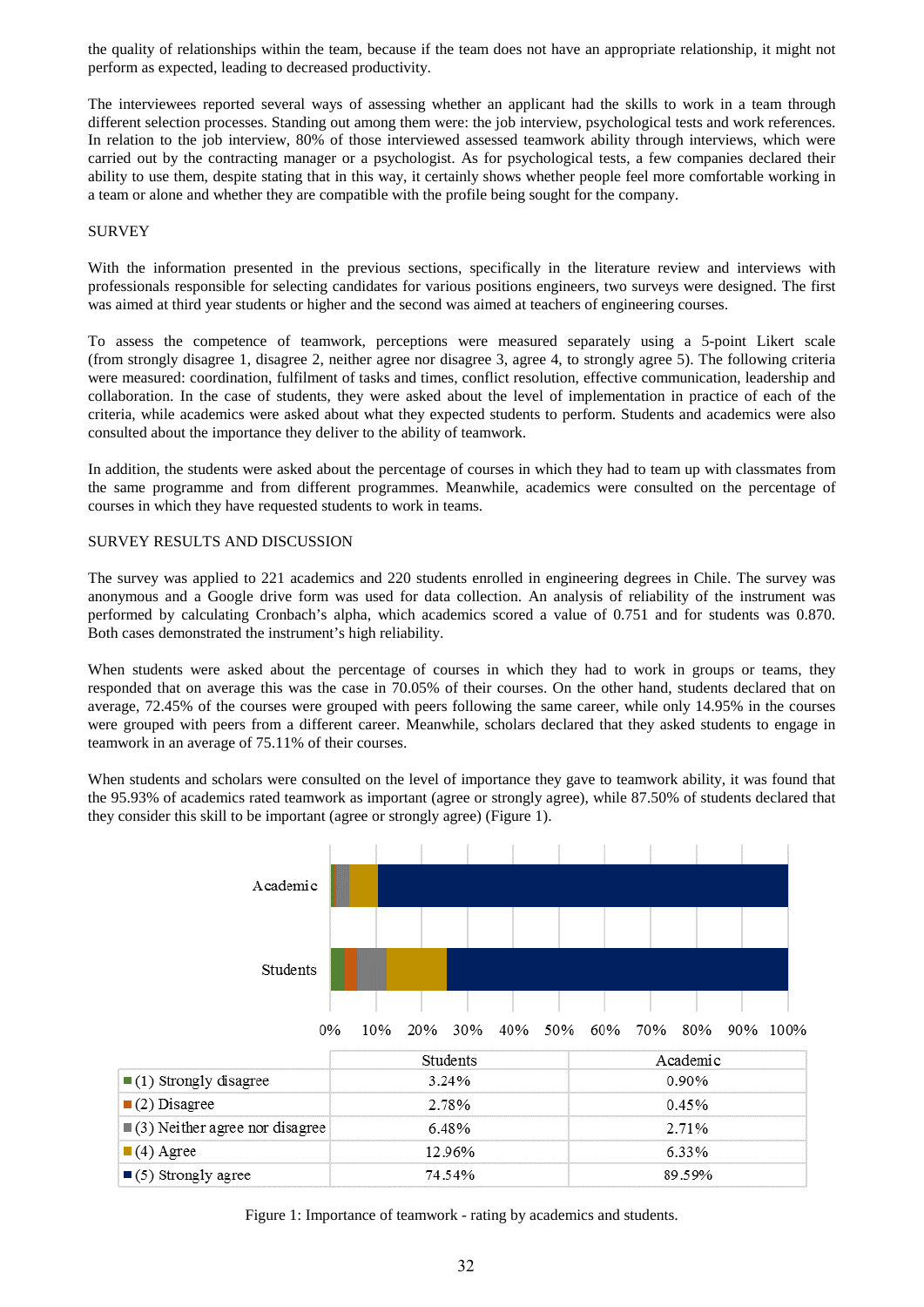As presented in the survey, teamwork was evaluated against six criteria. Figure 2 shows the comparison for each of those criteria, including what academics and students expect when performing in teams.

Per the results, 92.8% of academics perceived that teamwork developed effective collaboration; i.e. students meet to work together to integrate, discuss and analyse ideas. However, this differs considerably from students' perceptions, as only 49.5% of them said they performed these actions when working in teams. In turn, 86.9% of academics want students to be able to lead the team to achieve the objectives when developing teamwork, while 73.1% of students asserted that they developed that skill in these instances of work.

Moreover, 91% of academics expected students to be able to communicate their ideas appropriately and to listen to other team members, while 83.3% of students said they performed these actions when working in teams. Furthermore, looking at the development of teamwork, 88.7% of academics said that students could resolve the conflicts that it generated, while 75.0% of students believed so.



Figure 2: Comparison between what is expected of academics and students executing to perform teamwork, for each criterion.

In addition, 95.9% of academics wanted students to develop teamwork that could complete tasks by the prearranged deadlines and quality, while only 75.0% of students said they met those levels. Finally, 62.0% of academics expected students to develop teamwork skills, with tasks being equitably divided and defined deadlines for compliance, while 54.2% of students said they performed these actions when working in teams. It should be noted that this objective was not regarded as relevant by scholars or students compared to other objectives studied.

To answer the question about whether there were differences between what they expect academics and students to do when they are made to work together, the Mann-Whitney U test was used to verify each criterion with which the ability to teamwork was shown, leading to the following hypothesis being formulated:

 $H_0$  = There is no difference between the expectations of academics and students regarding the criteria is

 $H_1$  = There is a difference between the expectations of academics and students regarding the criteria  $\mathrm{i}$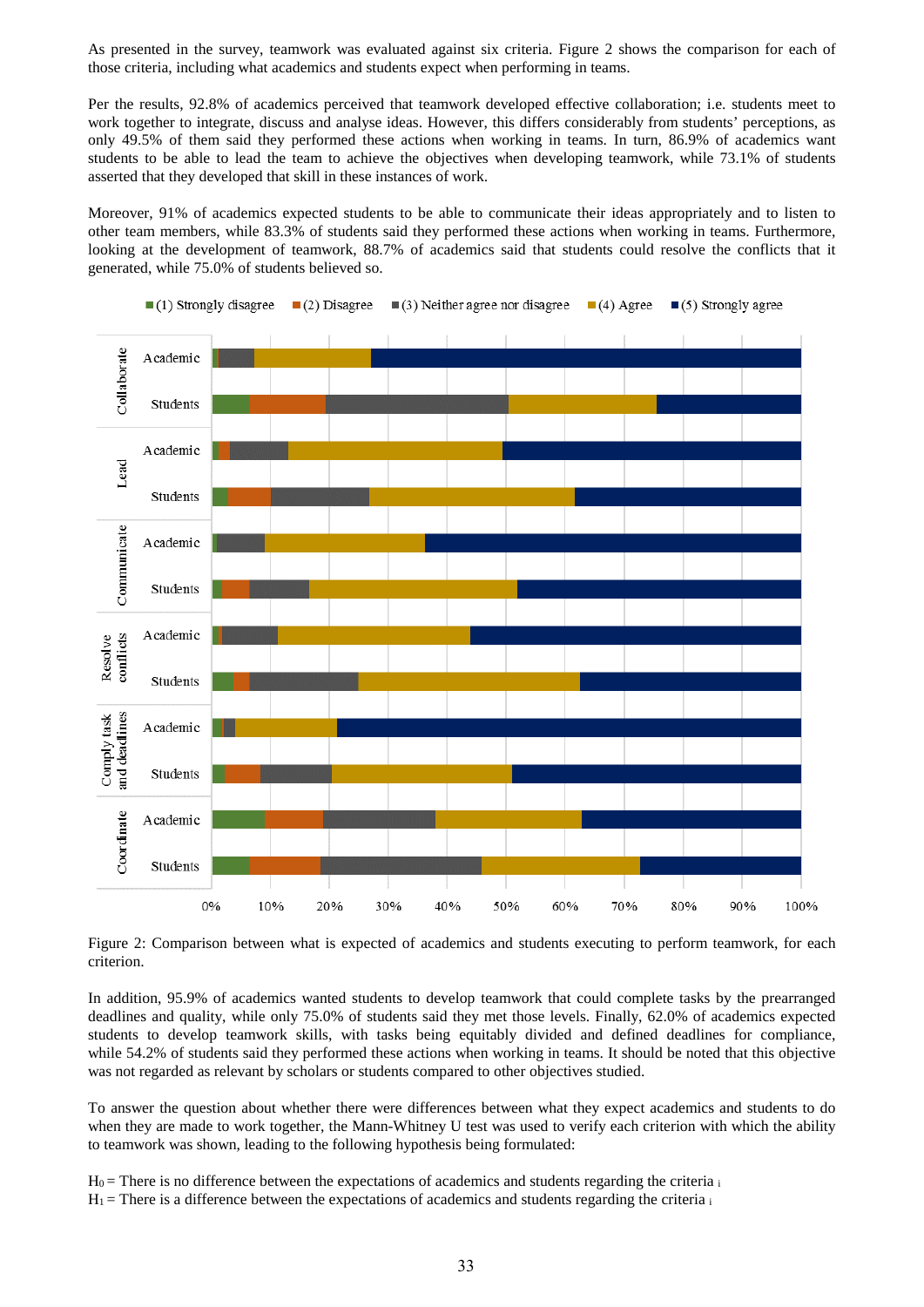A significance level of 0.05 was defined and the *p*-value for each of the criteria for whether  $H_0$  or  $H_1$  (Table 1) hypothesis was obtained. If the *p*-value is greater than the significance level, the null hypothesis cannot be rejected and otherwise if the *p*-value is less than the significance level, one can reject the null hypothesis, and stay with H<sub>1</sub>.

| Criteria          | $P$ -value | Decision                                                                          |
|-------------------|------------|-----------------------------------------------------------------------------------|
| Coordinate        | $7.30e-02$ | There is no difference between what academics and students expect to do regarding |
|                   |            | the coordination of work $(H0)$ .                                                 |
| Comply task and   | $6.61e-12$ | There is a difference between what academics and students expect to do regarding  |
| deadline          |            | accomplish tasks and time $(H_1)$ .                                               |
| Resolve conflicts | $5.04e-06$ | There is a difference between what academics and students expect to do regarding  |
|                   |            | resolving conflicts during execution of the work $(H_1)$ .                        |
| Communicate       | $2.44e-04$ | There is a difference between what academics and students expect to do regarding  |
|                   |            | effective communication between team members $(H_1)$ .                            |
| Lead              | $3.42e-04$ | There is a difference between what academics and students expect to do regarding  |
|                   |            | lead work activities $(H_1)$ .                                                    |
| Collaborate       | $6.29e-29$ | There is a difference between what academics and students expect to do regarding  |
|                   |            | collaborate and work together to analyse $(H_1)$ .                                |

#### Table 1: *P*-value for each criteria and decision making.

# **CONCLUSIONS**

Per the results, it is possible to draw the following conclusions:

It is essential for engineering students to develop teamwork competence as this ability is much needed and required in the workplace. The good news is that in institutions of higher education, academics and students are aware of this need and consider it relevant in the training of engineers.

In most undergraduate courses in engineering careers, scholars asked their students to undertake activities as a group (over 70%), however, in most cases students declared that they did these jobs with fellow students in the same career at the expense of interdisciplinary work (less than 15%). The market is asking for interdisciplinary work.

There are differences between the objectives sought by academics when asking students to apply teamwork and what they perform in such instances. This is mainly linked to criteria, such as compliance tasks and times, conflict resolution, effective communication, leadership and collaboration. The only criterion for which there was no difference between what was expected by academics and by students was coordinating the work.

For future research, it is recommended that there be further investigation of the strategies to be applied by academics to students to develop working in teams and thus meet market needs.

# ACKNOWLEDGEMENTS

Luis Arturo Salazar acknowledges with thanks the financial support for his PhD studies from the Scholarship Programme of Conicyt Chile (CONICYT-PCHA/Doctorado Nacional/2016-21160819). Rodrigo F. Herrera acknowledges with thanks the financial support for his PhD studies from VRI of Porntificia Universidad Católica de Chile.

# REFERENCES

- 1. Torrelles, C., Coiduras, J.L., Isus, S., Carrera, F.X., París, G. and Cela, J.M., Competencia de trabajo en equipo: definición y categorización. *Profr. Rev. Curric. y Form. del Profr.*, 15, **3**, 329-344 (2011) (in Spanish).
- 2. Saad, M.S.M, Robani, A., Jano, Z. and Majid, I.A., Employers' perception on engineering, information and communication technology (ICT) students' employability skills. *Global J. of Engng. Educ.*, 15, **1**, 42-47 (2013).
- 3. Marzo, M., Pedraja, M. and Rivera, P., Las competencias profesionales demandadas por las empresas: el caso de los ingenieros. *Rev. Educ.*, 1, 643-661 (2006) (in Spanish).
- 4. Cuadrado, C., Fernández, F.J., Fernández, M., Fernández-Pacheco, C., González, D., Lifante, I. and Moya, J., Técnicas de trabajo en equipo para estudiantes universitarios. *X Jornadas Redes de Investigación en Docencia Universitaria* (2012) (in Spanish).
- 5. Barraycoa J. and Lasaga, O., La competencia de trabajo en equipo: más allá del corta y pega. *Vivat Acad*., 111, 66- 70 (2010) (in Spanish).
- 6. Nordin, R., Technical communication skills among recent electrical and electronics engineering graduates in job industries. *Global J. of Engng. Educ.*, 15, **3**, 160-164 (2013).
- 7. Guitert, M., Romeu, T. and Pérez-Mateo, M., Competencias TIC y trabajo en equipo en entornos virtuales. *RUSC Rev. Univ. y Soc. del Conoc.*, 4, 1 (2007) (in Spanish).
- 8. Allahverdi, A. and Aldowaisan, T., Assessment of student outcomes of the *Industrial and Management Systems Engineering* programme at Kuwait University. *Global J. of Engng. Educ*., 17, **3**, 103-112 (2015).